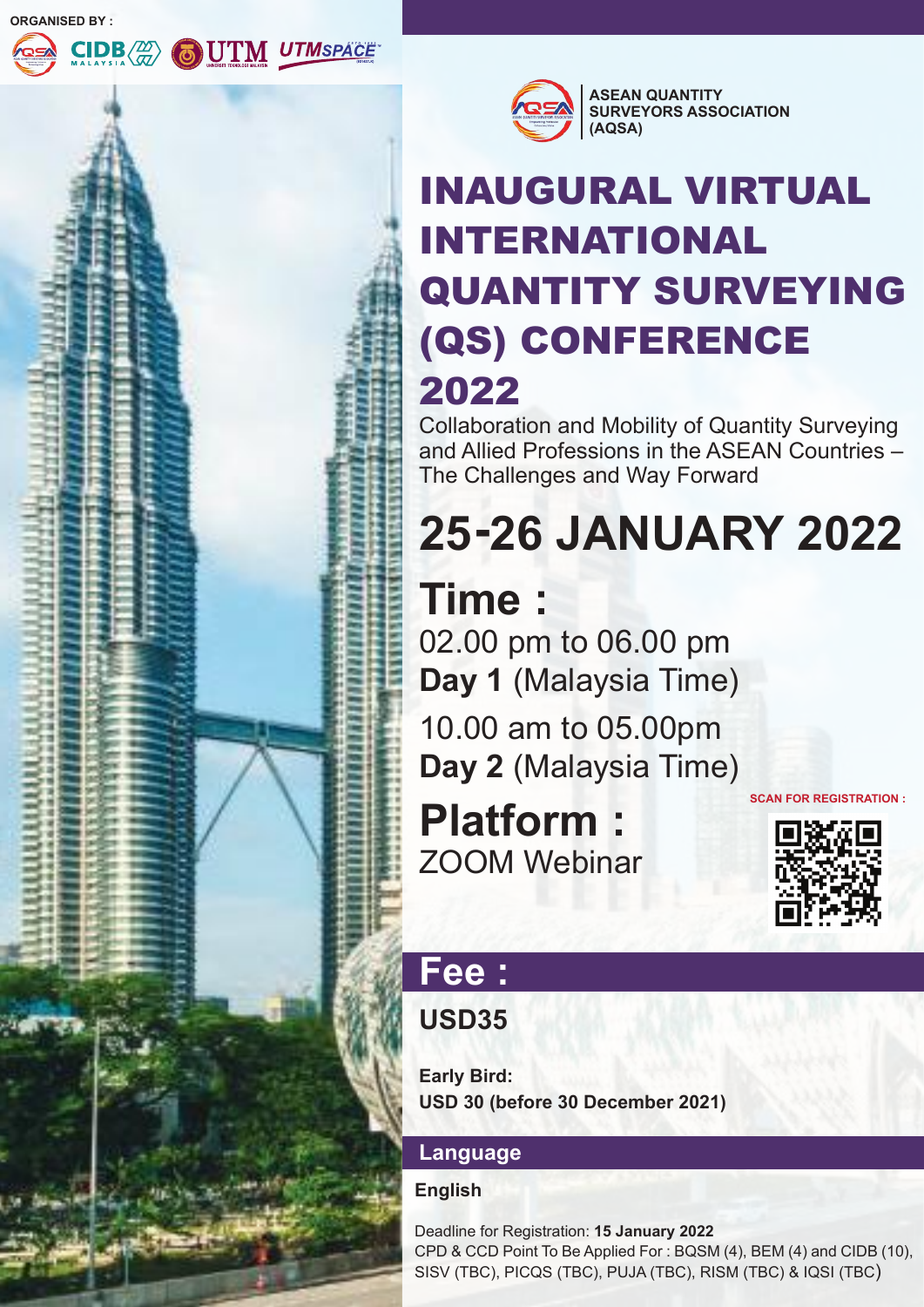

The ASEAN Quantity Surveyors Association (AQSA) in collaboration with Construction Industry Development Board (CIDB) and UTMSPACE is proud to organise and welcome you to participate in the Inaugural Virtual International Quantity Surveying (QS) Conference 2022 with the theme "Collaboration and Mobility of QS profession in the Asean countries - The Challenges and Way Forward".

The Conference is supported by Malaysia External Trade and Development Corporation (MATRADE), Board of Quantity Surveyors Malaysia ( BQSM), Asean Federation of Engineering Organisations (AFEO), Master Builders Association Malaysia (MBAM) and Association of Consulting Engineers ( ACEM).

The Conference is envisioned to be the biggest gathering of the best minds in the QS and allied professions working in the QS firms, project management companies and contracting organisations.

As the QS profession in many ASEAN countries is not known as a distinct discipline, the conference would be a unique platform to raise the profile of the QS profession in the region. The Organizing Committee, who are all volunteers of AQSA member countries, have exerted great effort and commitment in the preparation of the program that will feature prominent speakers from all the ASEAN countries which include the Honourable Secretary of the ASEAN Secretariat, the Chief Executive of CIDB Malaysia and Construction Ministry of ASEAN countries, the Presidents of Associations of the Quantity Surveyors, Project Managers, Contractors and Developers and many other prominent international speakers.



SPONSORS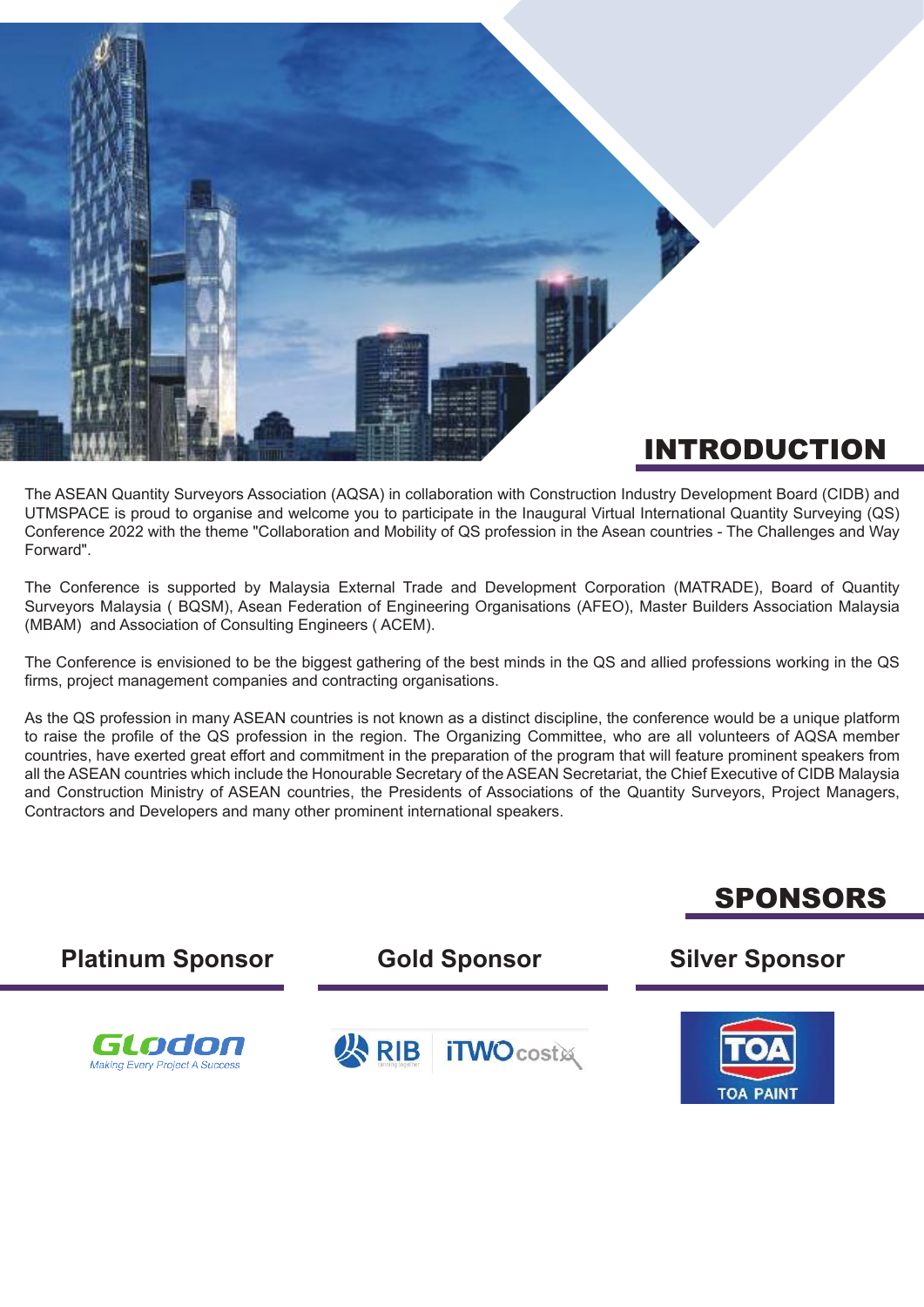## KEYNOTE SPEAKERS



**Keynote Address 1 H.E. Dato Lim Jock Hai**  ASEAN Secretary General



**Keynote Address 2 Datuk Ir Ahmad 'Asri Abdul Hamid**  Chief Executive, Construction Industry Development Board (CIDB) Malaysia



**Keynote Address 3 FDR. Ar. Siti Rozaimeriyanty** Chairwoman of ASEAN Business Advisory Council / Chairwoman of ASEAN Business Advisory Council Brunei



**Keynote Address 4 Mr Wilfredo L. Decena** President, Philippine Constructors Association, Inc.



**Keynote Address 5 Mr. Colin Kin** 2nd Vice-President, Singapore Institute of Surveyors & Valuers (QS Division)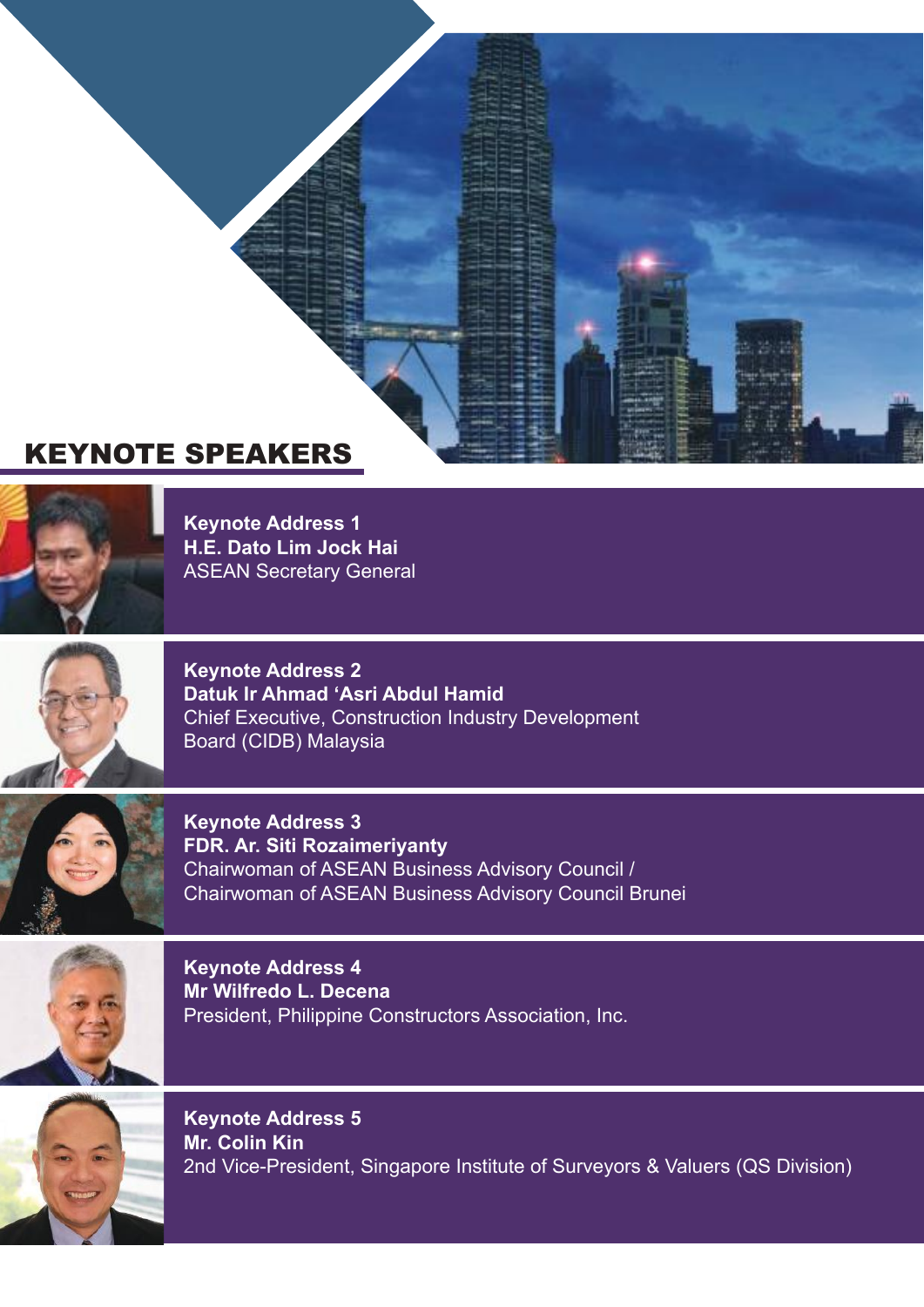### PROGRAMME : 25 JANUARY 2022 TUESDAY

|                      | Sr Saw Soon Kooi - RISM<br>Dato' Sr Hisham Jafrey - RISM<br>Mr Eddie Yap - Minor International Public Co Ltd (Thailand)                                                                                                                                                                   |
|----------------------|-------------------------------------------------------------------------------------------------------------------------------------------------------------------------------------------------------------------------------------------------------------------------------------------|
|                      | " QS Profession in Civil Engineering and construction works in ASEAN<br>Moderator - Sr Lim Kok Sang<br>Ir. Dr Wang Hong Kok - AFEO Malaysia<br>Bapak Ir. Habibie Razak - AFEO Indonesia<br>Panellist from AFEO Singapore (To be confirmed)<br>Sr Haji Mohammad Hanafi Abdul Rahman - PUJA |
| 5.00 p.m             | <b>PANEL DISCUSSION</b>                                                                                                                                                                                                                                                                   |
|                      | " Royal Institution of Surveyors Malaysia (RISM)<br>Singapore Institute of Surveyors and Valuers (SISV)<br>Ikatan Quantity Surveyors Indonesia (IQSI)<br>Philippines Institute of Chartered Quantity Surveyors (PICQS)<br>Persatuan Ukur, Jurutera and Architect Brunei DS (PUJA)         |
| 4.20 p.m             | - Panel Discussion<br>Moderator - Sr Saravanan Subramaniam<br>Collaboration and Mobility of QS in ASEAN                                                                                                                                                                                   |
|                      | <b>PANEL DISCUSSION - DAY 1</b>                                                                                                                                                                                                                                                           |
| 4.00 p.m             | - Keynote Address 5<br>Mr Wilfredo L. Decena<br>President, Philippine Constructors Association, Inc.                                                                                                                                                                                      |
| 3.40 p.m             | - Keynote Address 4<br>Speaker from Singapore                                                                                                                                                                                                                                             |
| 3.20 p.m             | - Keynote Address 3<br>Yang Berhormat FDR. Ar. Siti Rozaimeriyanty<br>Chairwoman of ASEAN Business Advisory Council /<br>Chairwoman of ASEAN Business Advisory Council Brunei                                                                                                             |
|                      | <b>KEYNOTE SPEECH - DAY 1</b>                                                                                                                                                                                                                                                             |
| 3.10 p.m             | Chief Executive, Construction Industry Development Board (CIDB) Malaysia<br>- Afternoon Break                                                                                                                                                                                             |
| 2.40 p.m             | - Keynote Address 2<br>Datuk Ir Ahmad Asri Abdul Hamid                                                                                                                                                                                                                                    |
| 2.30 p.m             | - AQSA Official Launching (Montage Presentation)                                                                                                                                                                                                                                          |
| 2.10 p.m             | - Keynote Address 1<br>H.E. Dato' Lim Jock Hoi<br><b>ASEAN Secretary General</b>                                                                                                                                                                                                          |
| 1.00 p.m<br>2.00 p.m | - Registration<br><b>Commercial Break</b><br>- Welcoming Speech<br>Adjunct Professor Dato Sr Aziz Abdullah<br>Chairman of AQSA/President of Board of Quantity Surveyors Malaysia (BQSM)                                                                                                   |
|                      |                                                                                                                                                                                                                                                                                           |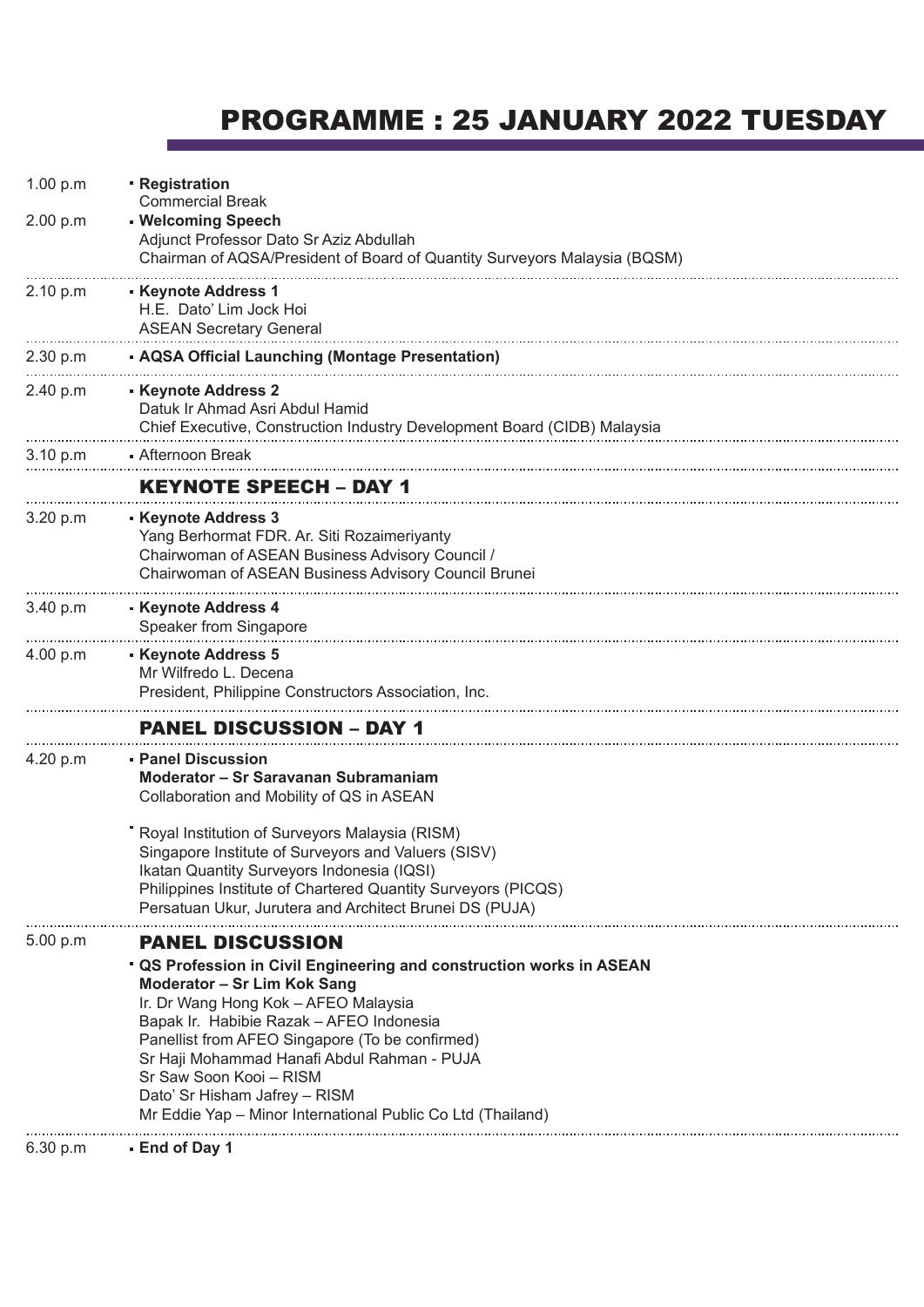### PROGRAMME : 26 JANUARY 2022 WEDNESDAY

| 10.00 a.m | - Speaker 1<br>Mr Mark Olive, FRICS, MCIArb, VIAC Arbitrator,<br><b>VICMC Accredited Mediator</b><br><b>General Director</b>                                                                                                                                                                                              |
|-----------|---------------------------------------------------------------------------------------------------------------------------------------------------------------------------------------------------------------------------------------------------------------------------------------------------------------------------|
| 10.20 a.m | - Speaker 2<br>Seth W.W.Leong, FRICS, MAIQS, CQS<br>Country Head, Arcadis Ltd., Thailand.                                                                                                                                                                                                                                 |
| 10.40 a.m | - Speaker 3<br>Engr. Fred Monsada<br>President, Philippines Technological Council (PTC) and<br>Chairman of AFEO Mobility of Engineers Forum                                                                                                                                                                               |
| 11.00 a.m | Speaker 4<br>Engr. Thein Zaw<br>Chairman of Quantity Surveyors Chapter<br>Federation of Myanmar Engineering Societies                                                                                                                                                                                                     |
| 11.20 a.m | - Speaker 5<br>Speaker from IQSI                                                                                                                                                                                                                                                                                          |
| 12.00 p.m | - Lunch Break                                                                                                                                                                                                                                                                                                             |
|           | <b>PANEL DISCUSSION - DAY 2</b>                                                                                                                                                                                                                                                                                           |
| 2.00 p.m  | - Technical Paper Presentation<br>Mr Andy Zhang, Managing Director of Glodon<br>South East Asia<br><b>Digital Transformation of Quantity Surveying Practices</b><br><b>Towards 5D BIM</b>                                                                                                                                 |
| 2.15 p.m  | ■ Commercial Break                                                                                                                                                                                                                                                                                                        |
| 2.30 p.m  | - Panel Discussion<br>Moderator - Mr Khoo Sze Boon<br><b>Quantity Surveyors in Property Development</b><br>And Project Management Services in ASEAN                                                                                                                                                                       |
|           | Datuk Sr Charlie Chia - RISM<br>Sr Dr Wan Maimun Wan Abdullah - RISM<br>Mr Foo Chek Lee. Chairman of ASEAN Constructors Federation<br>Ir. Paisal Shusang, Chairman Bouygues-Thai Limited<br>Panellist from Indonesia : Podomoro Land Group<br>Ms Yee Mon Htay, Managing Director, Green Age Construction Pte Ltd, Myanmar |
| 4.30 p.m  | <b>- Commercial Break</b>                                                                                                                                                                                                                                                                                                 |
| 4.00 p.m  | - Closing Remarks<br>By Conference Chair Prof Sr Dr Abd Ghani Khalid                                                                                                                                                                                                                                                      |
| 4.10 p.m  | - Conference close                                                                                                                                                                                                                                                                                                        |
|           | <b>SOCIAL AND BUSINESS NETWORKING</b>                                                                                                                                                                                                                                                                                     |
| 5.00 p.m  | • Social and Business Networking (by invitation)<br>3-4 ASEAN QS companies will be invited to the present<br>proposal/papers for collaborations/ networking between QS<br>firms in ASEAN countries.                                                                                                                       |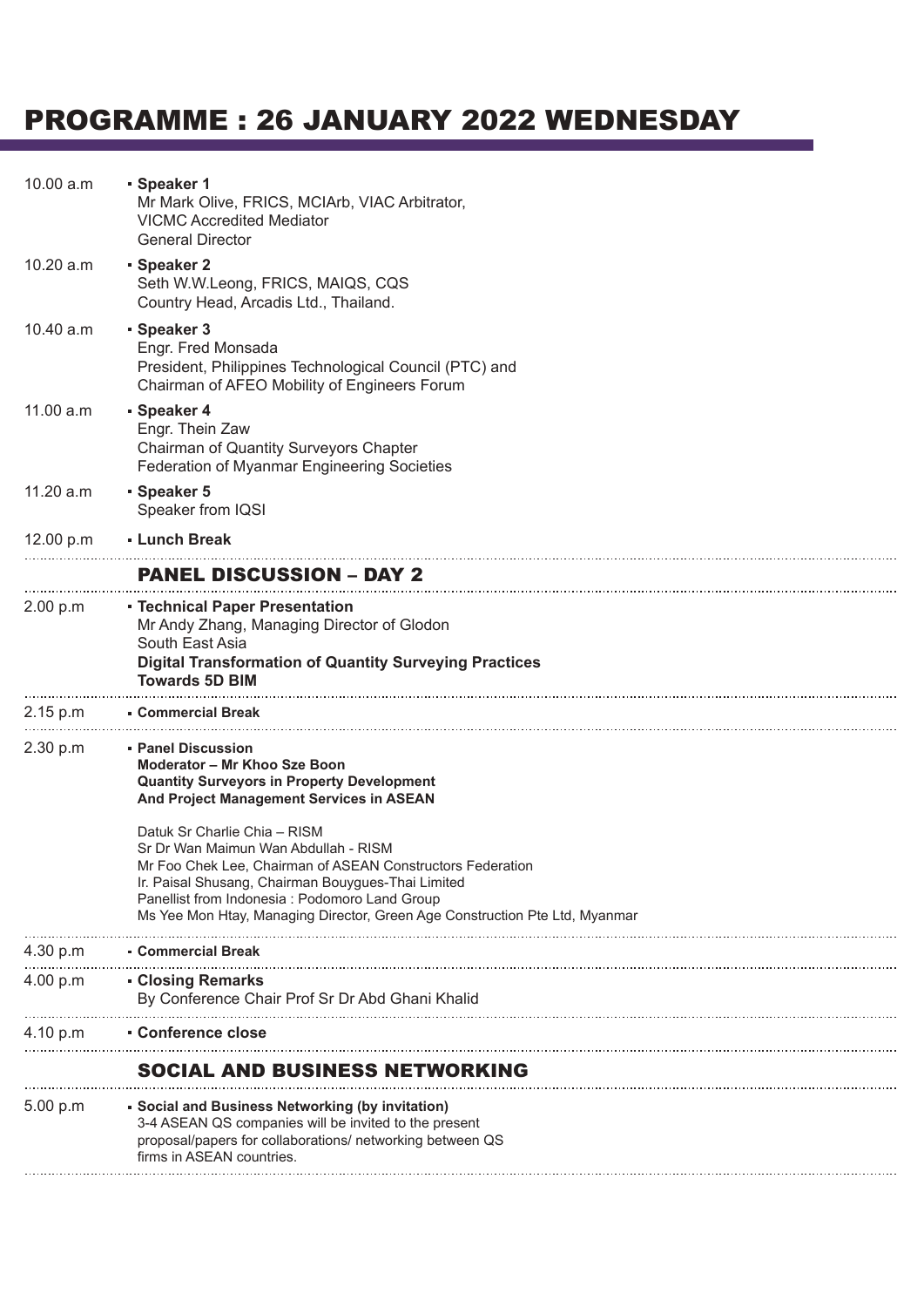

## WHO SHOULD ATTEND

All quantity surveyors, cost engineers, project managers, contractors, architects, engineers, academicians, researchers, professionals, government officials and students.

## IN COLLABORATION WITH









## AQSA MEMBER COUNTRIES

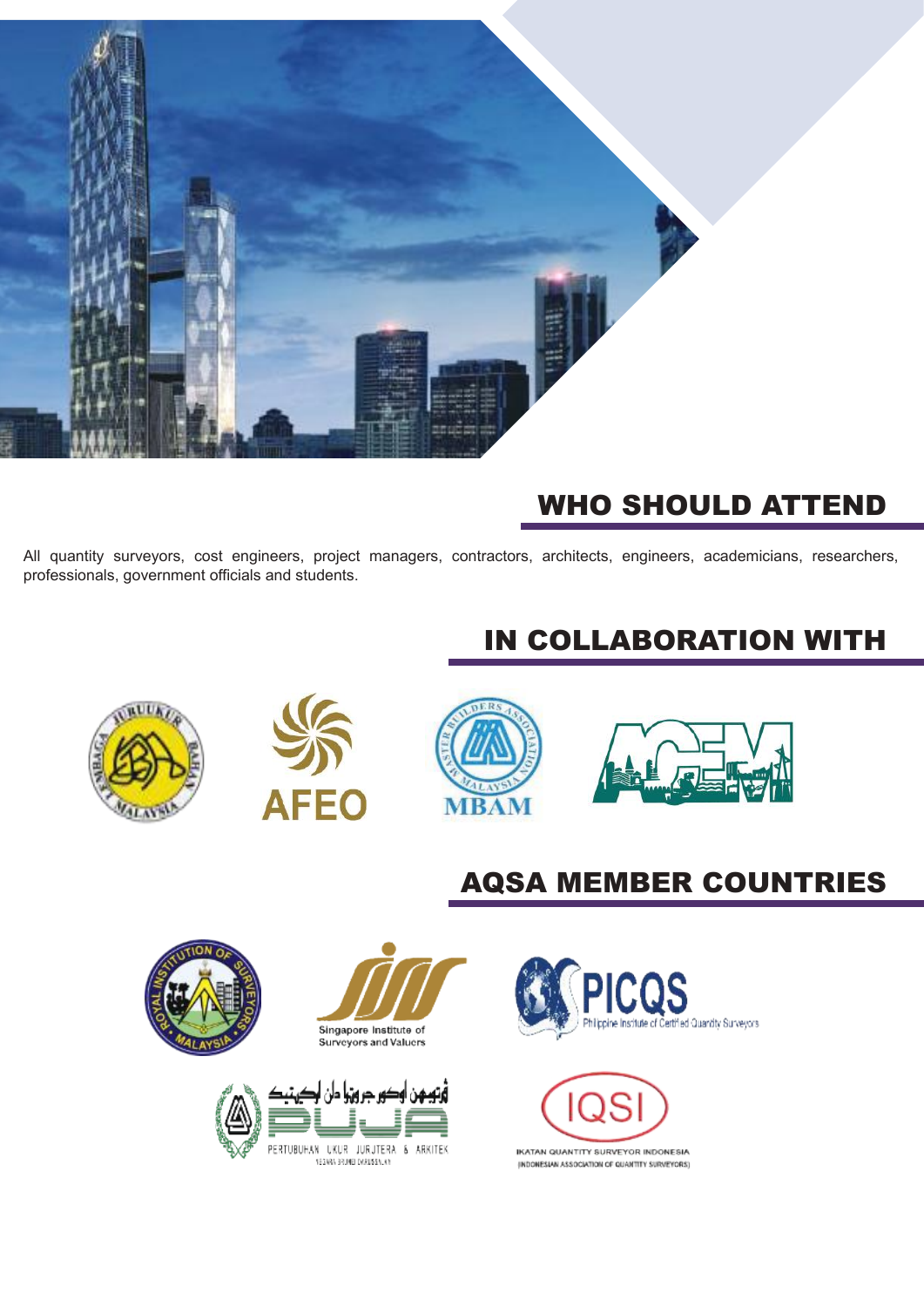#### DELEGATE INFORMATION INAUGURAL VIRTUAL INTERNATIONAL (QS) CONFERENCE 2022

|                                                                                                                                                                                                                                      | (if applicable)                                     |  |  |  |
|--------------------------------------------------------------------------------------------------------------------------------------------------------------------------------------------------------------------------------------|-----------------------------------------------------|--|--|--|
|                                                                                                                                                                                                                                      | $\frac{1}{c}$ no.: $\frac{1}{c}$ no.: $\frac{1}{c}$ |  |  |  |
|                                                                                                                                                                                                                                      |                                                     |  |  |  |
|                                                                                                                                                                                                                                      |                                                     |  |  |  |
|                                                                                                                                                                                                                                      |                                                     |  |  |  |
|                                                                                                                                                                                                                                      |                                                     |  |  |  |
|                                                                                                                                                                                                                                      | Fax no.: $\overline{\phantom{a}}$                   |  |  |  |
| Email address: <u>contract and a series of the series of the series of the series of the series of the series of the series of the series of the series of the series of the series of the series of the series of the series of</u> |                                                     |  |  |  |
| Registered under: Company / self sponsored (circle/highlight your answer)                                                                                                                                                            |                                                     |  |  |  |
| How did you hear about this? Notice that the state of the state of the state of the state of the state of the state of the state of the state of the state of the state of the state of the state of the state of the state of       |                                                     |  |  |  |
|                                                                                                                                                                                                                                      |                                                     |  |  |  |
|                                                                                                                                                                                                                                      |                                                     |  |  |  |

## REGISTRATION FEE

| <b>TYPE OF FEE</b>                                        | <b>USD</b> |
|-----------------------------------------------------------|------------|
| Normal Rate                                               | 35.00      |
| Early Bird Registration before 30 Nov 2021                | 30.00      |
| Group Registration more than 5 pax from same organization | 30.00      |
| Academician                                               | 30.00      |
| Student                                                   | 5.00       |

#### CONTACT INFORMATION



+6012 812 3387 +6012 351 9229



 $\lambda$  enquiry@aqsa.world

#### **Ms Katherine Thiang (enquiry@aqsa.world) at Mailbox MBE Centrepoint**

Suite #06, Lot F28, 1st Floor, Centrepoint Bandar Utama, 3 Lebuh Bandar Utama, 47800 Petaling Jaya, Selangor, Malaysia UTMSPACE Taman Universiti 81300 Johor Bahru, Johor Malaysia.